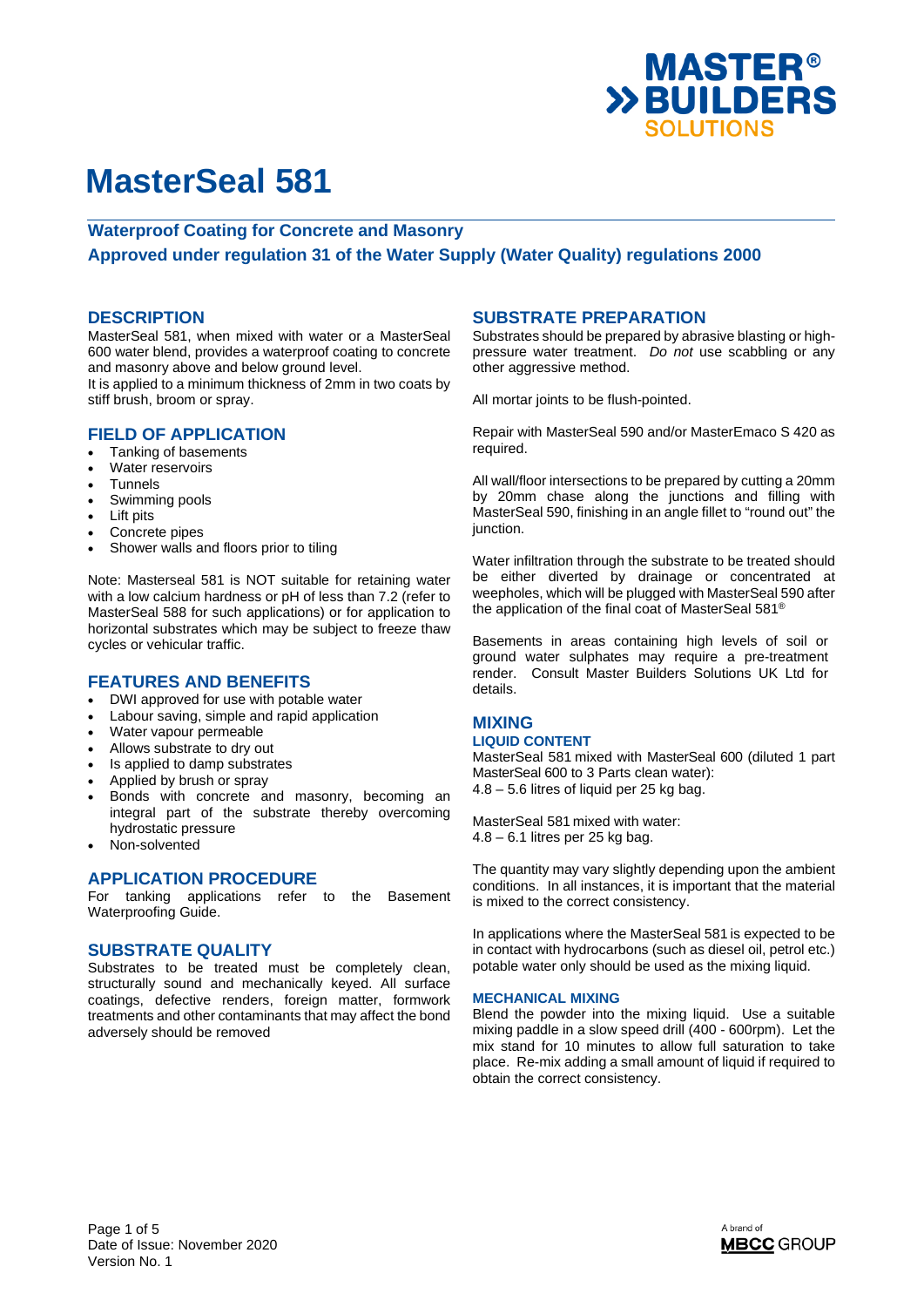

## **Waterproof Coating for Concrete and Masonry**

**Approved under regulation 31 of the Water Supply (Water Quality) regulations 2000** 

#### **HAND MIXING**

Add the liquid to the powder whilst stirring with a trowel or paddle. Let the MasterSeal 581 mix stand for 20 minutes to allow full saturation to take place. Re-mix adding a small amount of liquid if necessary to obtain the correct consistency.

#### **CONSISTENCY**

*Do not* exceed the maximum liquid requirement.

The material should be mixed to a thick, creamy, lump-free consistency that will just support the weight of the stiff brush.

Mixed material must be used within 60 minutes from the start of mixing, or less under hot weather conditions. Do not re-temper the mix.

### **APPLICATION METHOD**

Note: Do not apply MasterSeal 581 to frozen substrates or if the ambient temperature is below 5ºC or expected to drop below 5°C within 24 hours.

Always apply to a pre-dampened substrate. High-suction substrates will require more dampening than dense substrates. Ensure there is no free standing water on the substrate prior to application. The nominal thickness per coat must be between 1.0 and 1.5mm.

MasterSeal 581 can be applied by \*brush, broom or spray. **MasterSeal 581 must not be applied by trowel**.

\* A suitable brush will be 6" (150mm) in width and have a short pile comprising stiff nylon bristles of 3" (80mm) in length.

The first coat MUST be worked into the substrate with a stiff brush, while still wet, to ensure an intimate bond to the substrate, even when applied by spray.

### **Application**

#### **First coat**

Apply a first coat of MasterSeal 581 at a minimum thickness of 1 mm by brush, broom or spray. Work the mix firmly onto the pre-dampened, prepared substrate by brush or broom. After completing 2 or 3m², strike off with the brush or broom in one direction for a neat appearance and to provide a mechanical key for the second coat. Care must be taken not to spread the material too thinly. When the material begins to drag or "ball", do not add more water, but dampen the substrate again.

When applying by spray use a 3-4mm nozzle at a pressure of 3.6 - 5.0 bar (50-70lb/in²).

Allow at least an overnight cure before applying a second coat. Apply the second coat when the first coat is sound enough to receive it without damage.

#### **Second coat**

Dampen the first coat and remove excess moisture. Brush, broom or spray the second coat of MasterSeal 581 at a minimum thickness of 1mm, onto the substrate (as above) and finish at right angles to the previous coat.

To aid proper coverage the second coat should be a different colour, for example, white on grey.

If the second coat is to be the final finish, it may be finished with a brush or sponge float to give a uniform surface.

If a cementitious plaster or render such as MasterSeal 586 is to be applied then finish the MasterSeal 581 with horizontal brush strokes to give more grip. In most situations, these can be applied the next day. If this is likely to be delayed for some time, then the MasterSeal 581 should be sand dashed immediately after application to aid adhesion.

**Never use a gypsum based plaster to cover MasterSeal 581 in a tanking application. If a "skim coat finish" is required over MasterSeal 586, use MasterEmaco N 5100 cement based fairing coat. See separate datasheets for information on these products.** 

#### **Curing**

Damp cure for 24 hours after which time the MasterSeal 581 must be allowed to air dry.

In cold, humid or unventilated areas it may be necessary to leave the application for a longer curing period or to introduce forced air movement.

**NEVER** use dehumidifiers during curing periods.

#### **Additional Information**

MasterSeal 581 stops running water but remains vapour permeable throughout its life. Only vapour permeable coatings and finishes can be applied on to the substrate. In above ground conditions, MasterProtect 330 EL is recommended.

Page 2 of 5 Date of Issue: November 2020 Version No. 1

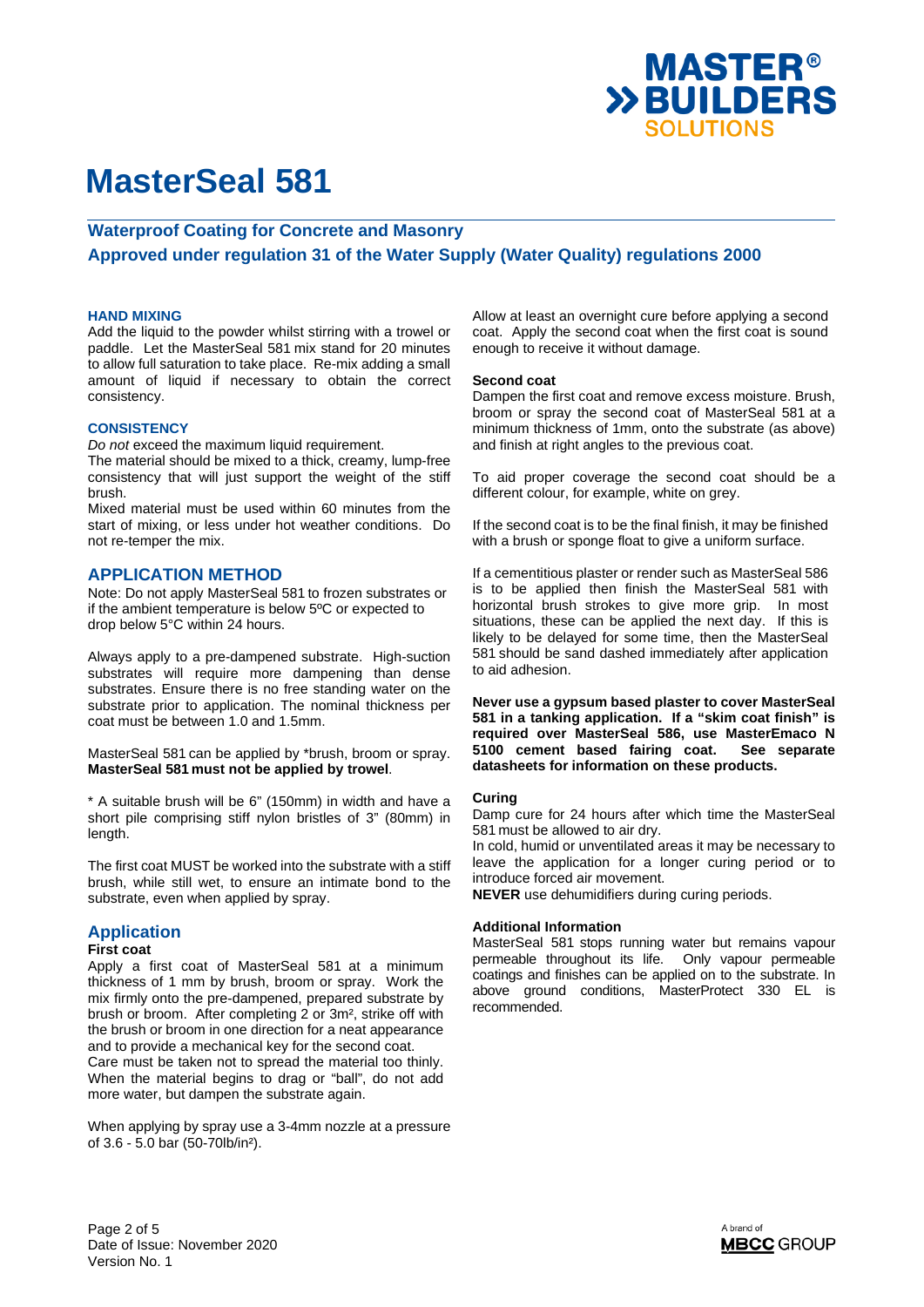

## **Waterproof Coating for Concrete and Masonry**

**Approved under regulation 31 of the Water Supply (Water Quality) regulations 2000** 

### **FINISHING AND CLEANING**

Tools, equipment and spillages should be cleaned immediately with clean water.

### **CURING**

Damp cure for 24 hours after which time the MasterSeal 583 must be allowed to air dry.

In cold, humid or unventilated areas it may be necessary to leave the application for a longer curing period or to introduce forced air movement.

NEVER use dehumidifiers during curing periods.

#### **WORKING TIME**

45 minutes in 20ºC ambient and substrate temperature.

#### **PACKAGING**

MasterSeal 581 is available in 25kg bags or pails. MasterSeal 600 is available in 20 litre plastic containers.

### **COVERAGE**

Approximately 15m² per bag at 1mm thickness in one coat. Apply two coats. Coverage is influenced by the roughness of the substrate. On rough substrates the quantities required will increase significantly.

### **STORAGE**

MasterSeal 581 should be stored under cover, clear of the ground and stacked not more than 6 bags high. Protect the materials from all sources of moisture and frost.

### **SHELF LIFE**

Rotate stock in order not to exceed the shelf life of 12 months for MasterSeal 581 and MasterSeal 600. ed the shelf life of 12 months.

## **WATCH POINTS**

All closed areas such as basements or cellars must have adequate ventilation or condensation on the walls will occur. It is most likely to form in areas, which were previously damp. Increasing the ventilation and/or plastering the walls with, a lightweight, cement-based renovation plaster can reduce the formation of condensation.

If MasterSeal 581 is used to waterproof fish tanks or swimming pools, it should be washed down after curing is complete with salt water and rinsed with clean water. Repeat the rinsing until the required pH conditions are obtained. Failure to do this and to monitor the pH of the water until stable can lead to the death of fish.

#### **HANDLING AND TRANSPORT**

Usual preventive measures for the handling of chemical products should be observed when using this product, for example do not eat, smoke or drink while working and wash hands when taking a break or when the job is completed. Specific safety information referring the handling and transport of this product can be found in the Material Safety Data Sheet. For full information on Health and Safety matters regarding this product the relevant Health and Safety Data Sheet should be consulted.

Disposal of product and its container should be carried out according to the local legislation in force. Responsibility for this lies with the final owner of the product.

### **CONTACT DETAILS**

Master Builders Solutions UK Ltd 19 Broad Ground Road Lakeside Redditch Worcestershire B98 8YP Tel: +44 (0) 1527 512255 Fax +44 (0) 1527 503576 www.master-builders-solutions.com/en-gb

© Master Builders Solutions UK Ltd

Page 3 of 5 Date of Issue: November 2020 Version No. 1

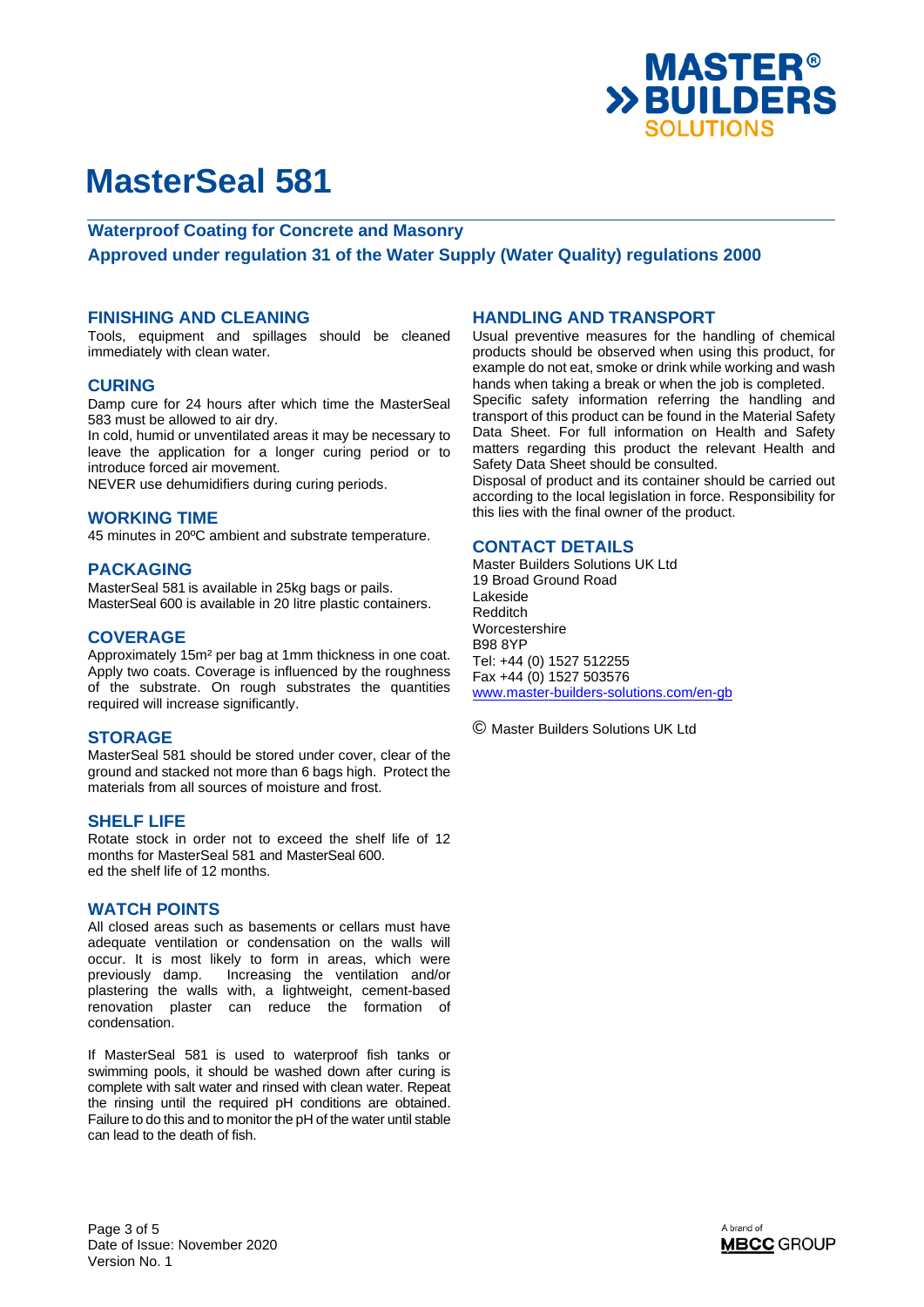

**Waterproof Coating for Concrete and Masonry Approved under regulation 31 of the Water Supply (Water Quality) regulations 2000** 

| <b>Product Data</b>                              |         |                   |                       |
|--------------------------------------------------|---------|-------------------|-----------------------|
| <b>Property</b>                                  |         | <b>Unit</b>       | Data                  |
| Density of mixed material                        |         | kg/m <sup>3</sup> | approx. 2080          |
| Maximum particle size                            |         | mm                | 0.8                   |
| Mixing time                                      |         | minutes           | Approx. 2             |
| Maturing time                                    |         | minutes           | $5 - 10$              |
| Workability time                                 |         | minutes           | 45 - 60 (+20°C)       |
| Final set time                                   |         | minutes           | 350 (+20°C)           |
| Total application thickness in two coats         |         | mm                | $\overline{2}$        |
| Application temperature (substrate and material) |         | °C                | from $+5$ to $+30$ °C |
| Resistance to negative pressure                  |         | bar               | $\overline{4}$        |
| Water vapour permeability                        |         | μ                 | $86 - 120$            |
| Adhesive strength                                | 28 days | N/mm <sup>2</sup> | 2.5                   |
| <b>Flexural Strength</b>                         | 28 days | N/mm <sup>2</sup> | 7.6                   |
| <b>Compressive Strength</b>                      | 28 days | N/mm <sup>2</sup> | 55                    |
| Tensile Strength                                 | 28 days | N/mm <sup>2</sup> | 3.7                   |